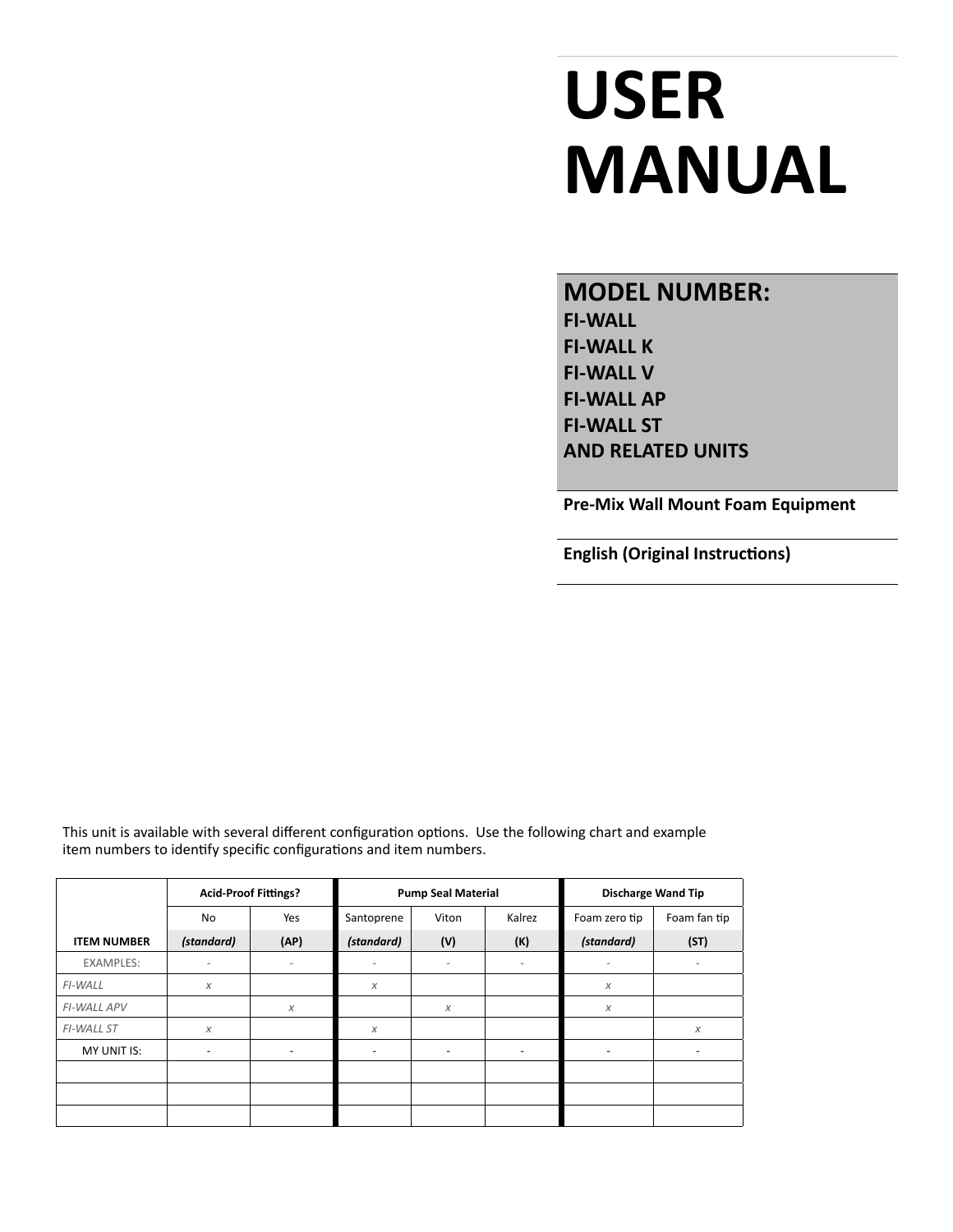



#### **Read this manual completely and understand the machine before operating or servicing it.**

- Read all instructions before installing or operating unit.
- Always wear appropriate personal protective equipment (PPE) when operating or servicing unit.
- Always follow all chemical safety precautions and handling instructions provided by the chemical manufacturer and Material Safety Data Sheet (MSDS).
- If this unit is modified or serviced with parts not listed in this manual, the unit may not operate correctly.
- Never point the discharge wand at yourself, another person, or any object you do not want covered in chemical.
- Always depressurize unit after use (as described in the After Use Instructions). Always store unit depressurized, with the discharge ball valve in the closed position.
- Do not exceed an incoming air pressure of 100 psi (7 bar).
- Do not exceed a fluid temperature of 100˚F (37˚C).
- Always flush the unit with fresh water for 5 minutes when switching from an alkaline to an acid or an acid to an alkaline.
- Only use clean and dry air. Air must be filtered and free of moisture or pump life will be diminished. If needed, install an air dryer before unit.
- Do not use an air lubricator before the unit.

#### **Specifications:**

| Hose  50 feet reinforced hose, 3/4 inch inside diameter |                                                    |
|---------------------------------------------------------|----------------------------------------------------|
|                                                         | (15 meters reinforced hose, 19 mm inside diameter) |
|                                                         |                                                    |
|                                                         | (75 to 170 liters/minute)                          |
|                                                         | Foaming Distance  25 to 30 feet (7 to 9 meters)    |

#### **Requirements:**

Compressed Air Pressure Requirements: Air regulator (R25) factory set at 50 psi (3.4 bar). Operating range is 40 to 80 psi (3 to 5 bar) with 5 to 10 CFM (141.6 to 283.3 l/min)

Liquid Temperature ........................ 40˚F to 100˚F (4.4˚C to 37˚C)

Chemical Requirements: Follow all instructions from chemical manufacturer and Material Safety Data Sheet (MSDS).

#### **Air Operated Double Diaphragm Pump Models Offered:**

P56: Polypropylene body with Santoprene diaphragm P56V: Polypropylene body with Viton diaphragm P56K: Polypropylene body with Kalrez diaphragm

#### **Acceptable Products:**

Alkaline cleaners, Caustic cleaners, Sanitizers, and Acids

- \* D-Limonene may only be used with Kalrez pump
- \* Chlorine may only be used with Viton or Kalrez pump

**DO NOT USE: All hydrocarbons**

#### **PROTECT THE ENVIRONMENT**

Please dispose of packaging materials, old machine components, and hazardous fluids in an environmentally safe way according to local waste disposal regulations.

Always remember to recycle.

\*Specifications and parts are subject to change without notice.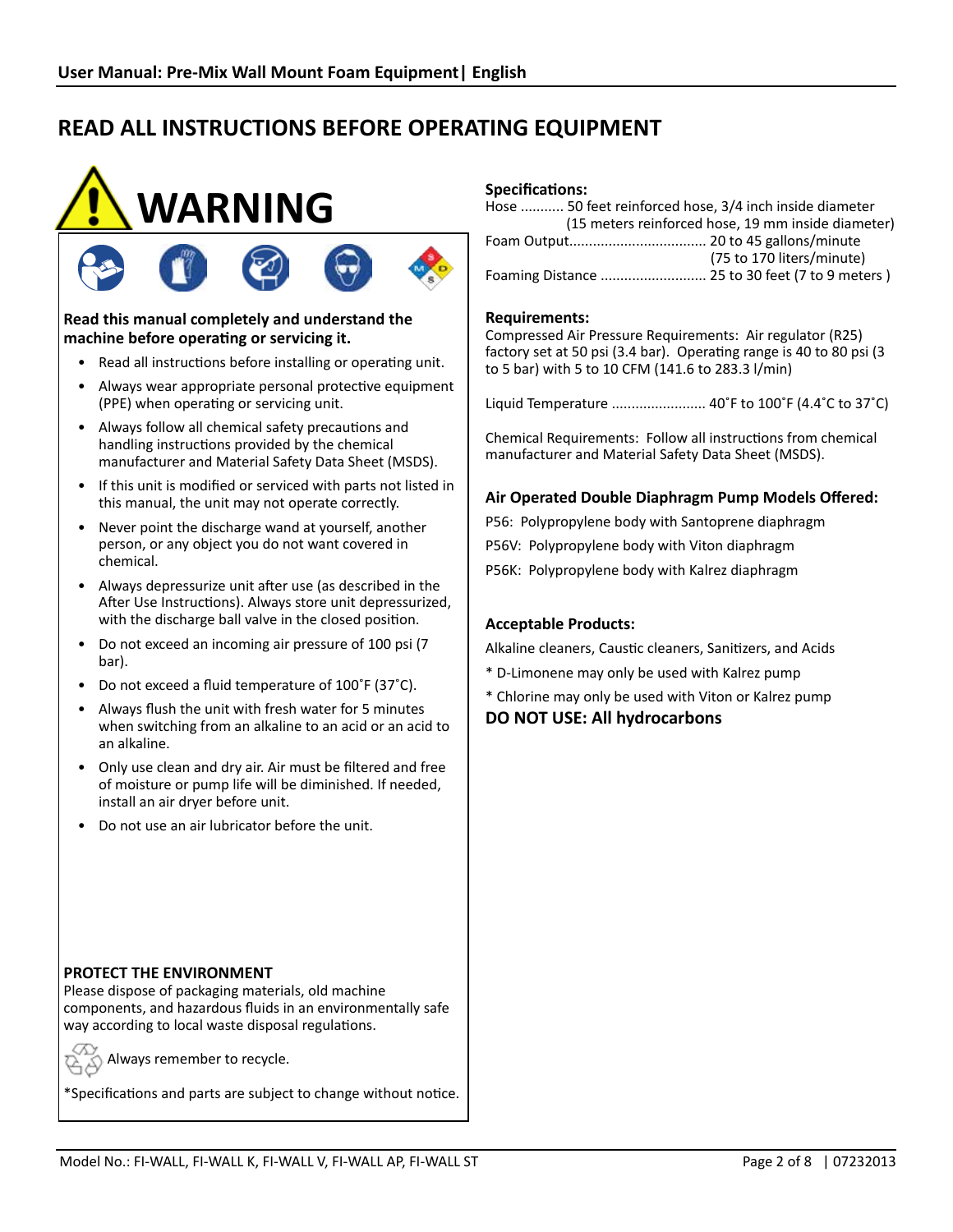#### **Installation Instructions:**

- 1. Remove all components from packaging.
- 2. Select desired area to mount the control box. Note: We recommend mounting the control box at a height of 6 feet or less. The chemical suction line must reach the bottom of the chemical container. The bottom of the chemical container should not be positioned higher than the bottom of the control box.
- 3. Attach the control box mounting feet to the back of the control box, using the four screws provided in the parts package.
- 4. Mount the control box to the wall using four of the screws and plastic anchors provided in the parts package. Note: To drill holes for the plastic anchors, use a 5/16 inch drill bit.
- 5. Mount the hose hanger (SSHH-F) in a convenient location using the remaining two screws and anchors provided in the parts package.
- 6. Attach the discharge hose assembly (H34-50/H34-50- AP) to the discharge hose barb (HBSS1234/HB1234) and secure it with the larger hose clamp provided in the parts package.
- 7. Connect the air inlet hose barb (HBSS1438) provided in the parts package to the air inlet valve (BVB14) located on the side of the control box. Then attach a 3/8 inch I.D. air line from your air compressor to the air inlet hose barb, and secure it with the smaller hose clamp provided in the parts package.

#### **Operation Instructions:**

- 1. Follow all instructions from chemical manufacturer. Place the chemical suction line into a container of pre-mixed chemical solution.
- 2. With the discharge ball valve (HV60/HV34) in the closed position, open the air inlet valve (BVB14).
- 3. Slowly open the discharge ball valve (HV60/HV34) to begin foaming. The discharge ball valve (HV60/HV34) should be completely open while foaming.
- 4. While the unit is running and discharging product, adjust the needle valve (NV14Y), located inside the control box, as needed to regulate the wetness or dryness of the foam following the steps below:
	- a. Close needle valve (NV14Y) completely in clockwise direction.
	- b. Open needle valve (NV14Y) in counter-clockwise direction 3 complete turns.
	- c. Continue to open needle valve in ¼ turn increments, allowing 30 seconds between adjustments, until desired consistency of foam is achieved.

#### **After Use Instructions:**

We recommend flushing the discharge hose and depressurizing the unit after each use.

- 1. Place the chemical suction line into a container of water.
- 2. With the unit running, open the discharge ball valve (HV60/HV34), and allow the unit to be flushed with fresh water for approximately 2-4 minutes or until all chemical has been discharged from the system.
- 3. Shut off the air supply to the unit by closing the air inlet valve (BVB14).
- 4. Open the discharge ball valve (HV60/HV34) to relieve any pressure remaining in the unit.
- 5. Close the discharge ball valve (HV60/HV34) after all pressure has been relieved from the unit. Store the unit with the discharge ball valve (HV60/HV34) in the closed position.

#### **Maintenance Instructions:**

To keep your foam unit operating properly, periodically perform the following maintenance procedures:

Note: Before performing any maintenance, ensure that the unit has been disconnected from the air supply and depressurized according to the "After Use Instructions" above.

- Inspect the pump (P56/P56K/P56V) for wear and leaks.
- Inspect all hoses for leaks or excessive wear. Make sure all hose clamps are in good condition and properly secured.
- Replace the filter (AFR25) located within the air regulator (R25) as needed. Clean by unthreading the air regulator bowl (ABR25) from the air regulator (R25).
- Check the chemical suction line and strainer for debris and clean as needed.
- Drain your air compressor tank on a regular basis to help extend pump life. An air source with a high moisture content will accelerate pump wear. Note: If your air source has a high moisture content, you may wish to install a water separator (item number WS-20CFM, sold separately) before the unit.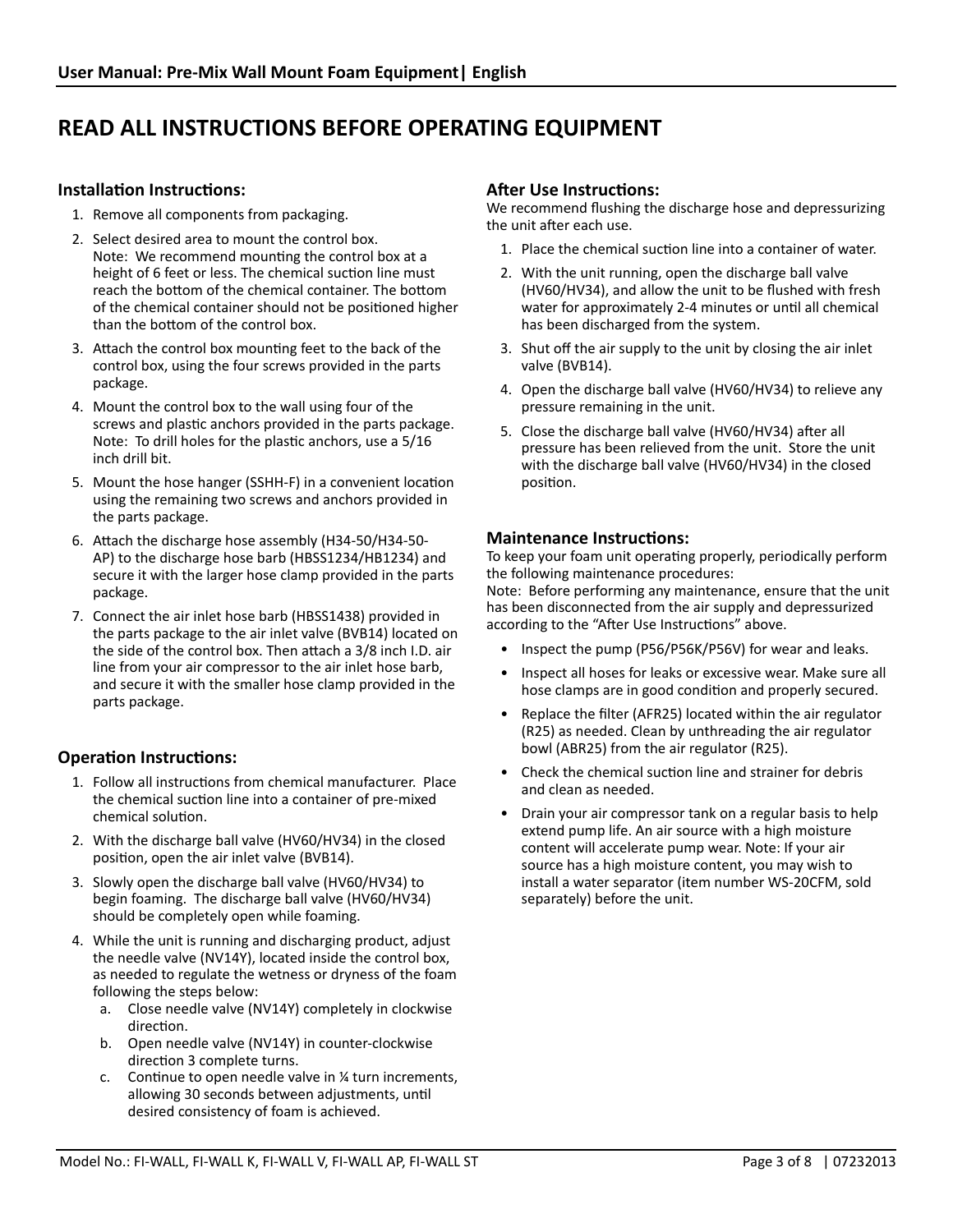#### **Troubleshooting Instructions:**

- Check to ensure that the discharge hose is uncoiled properly, and that there are no kinks that could obstruct fluid flow.
- Check the air regulator bowl (ABR25) and air filter (AFR25) for debris such as water, oil, or rust particles. Clean by unthreading the air regulator bowl (ABR25) from the air regulator (R25).
- If the needle valve (NV14Y) is open too far, the pump (P56/P56K/P56V) may cycle improperly due to lack of air pressure. If this occurs, close and readjust the needle valve (NV14Y) as described in Operation Instruction #4.
- Make sure proper foaming chemical and concentration are being used.
- If air passes through the pump (P56/P56K/P56V) without cycling, the pump needs to be replaced.
- If solution backs up into the air regulator bowl (ABR25), the check valve (CV38) needs to be replaced.
- If foam comes out wet, no matter where the needle valve (NV14Y) is positioned, the check valve (CV38) may need to be replaced.
- Check for proper air pressure on the air gauge (AG100). The air regulator (R25) is factory set at 50 psi (3.4 bar). Operating range is 40 to 80 psi (3 to 5 bar) with 5 to 10 CFM (141.64 to 283.30 l/min).
- If the unit operates at a reduced pressure:
	- Check the air compressor supplying the unit. If the pressure is less than 40 psi, turn the unit off until the compressor can catch up.
	- o If the air supply is 50 psi (3.4 bar) or above, check the air gauge (AG100), which should read near 50 psi (3.4 bar). If the air gauge reads more or less than 50 psi (3.4 bar), adjust the pressure by turning the knob on the top of the air regulator (R25).
- Check the chemical suction line and strainer for debris or damage. Clean or replace as needed. To prevent damage to the unit, the strainer (STR14/FV2) must always be used.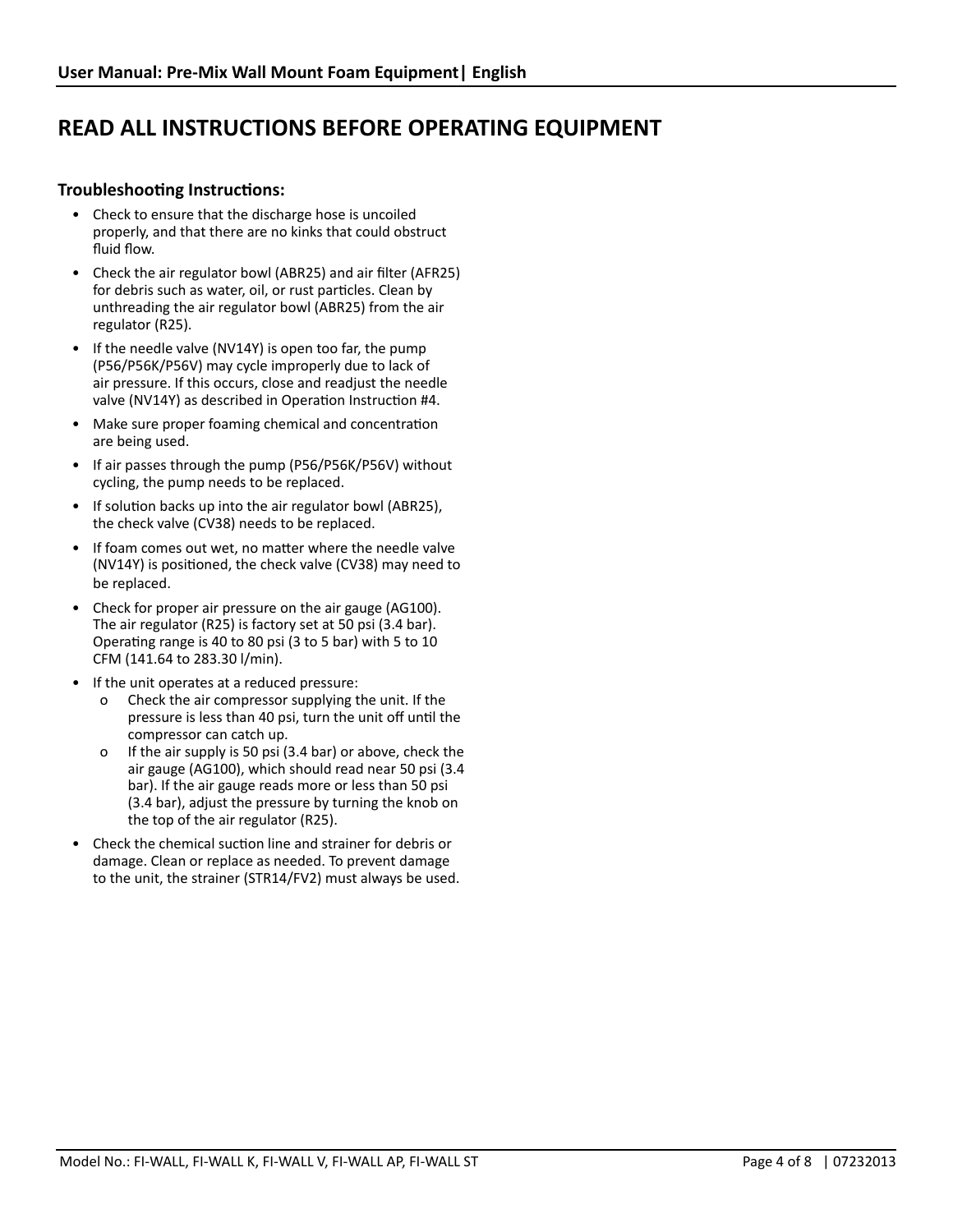

## **PARTS DIAGRAMS - UNITS WITH STANDARD FITTINGS**

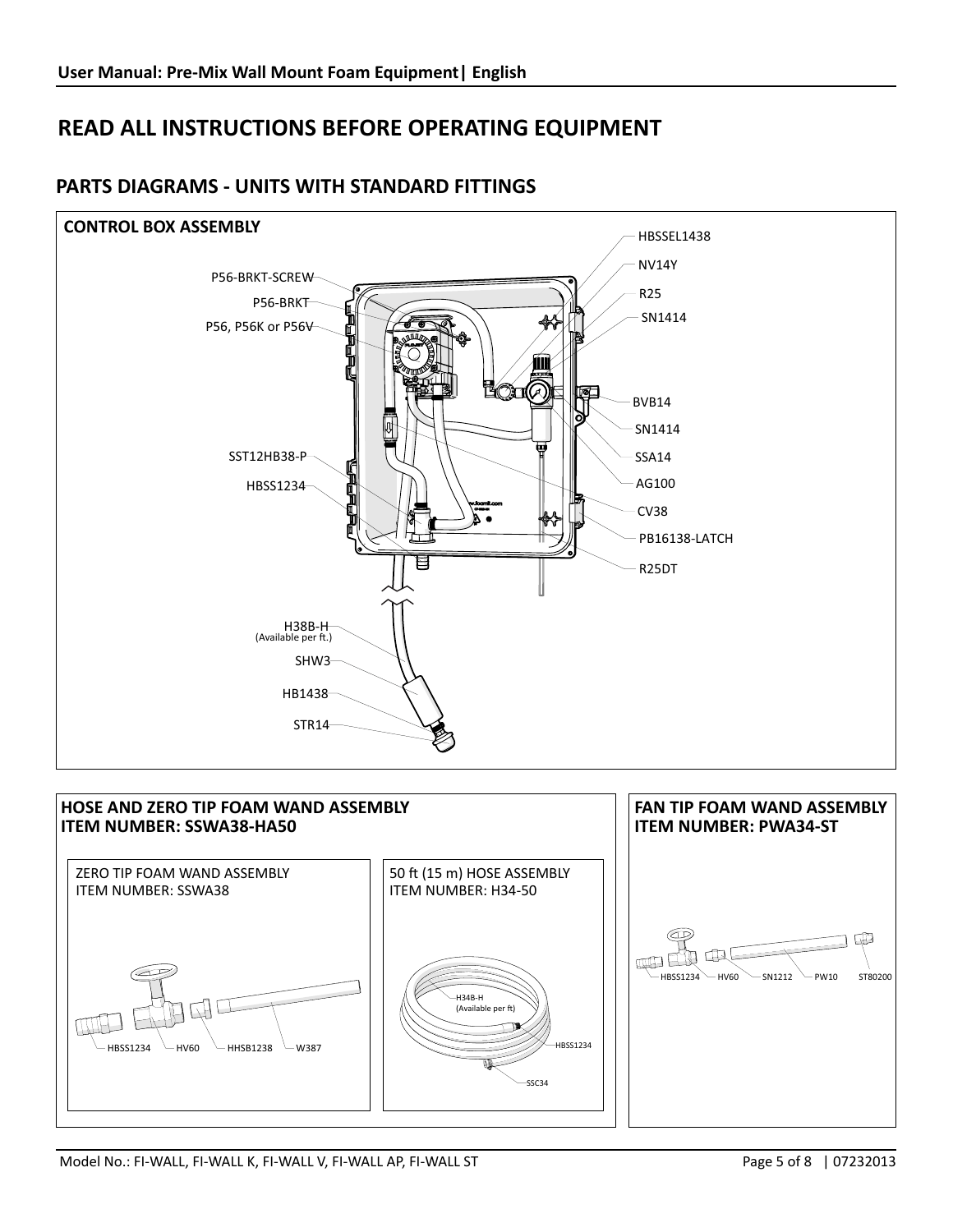

## **PARTS DIAGRAMS - UNITS WITH ACID-PROOF FITTINGS**

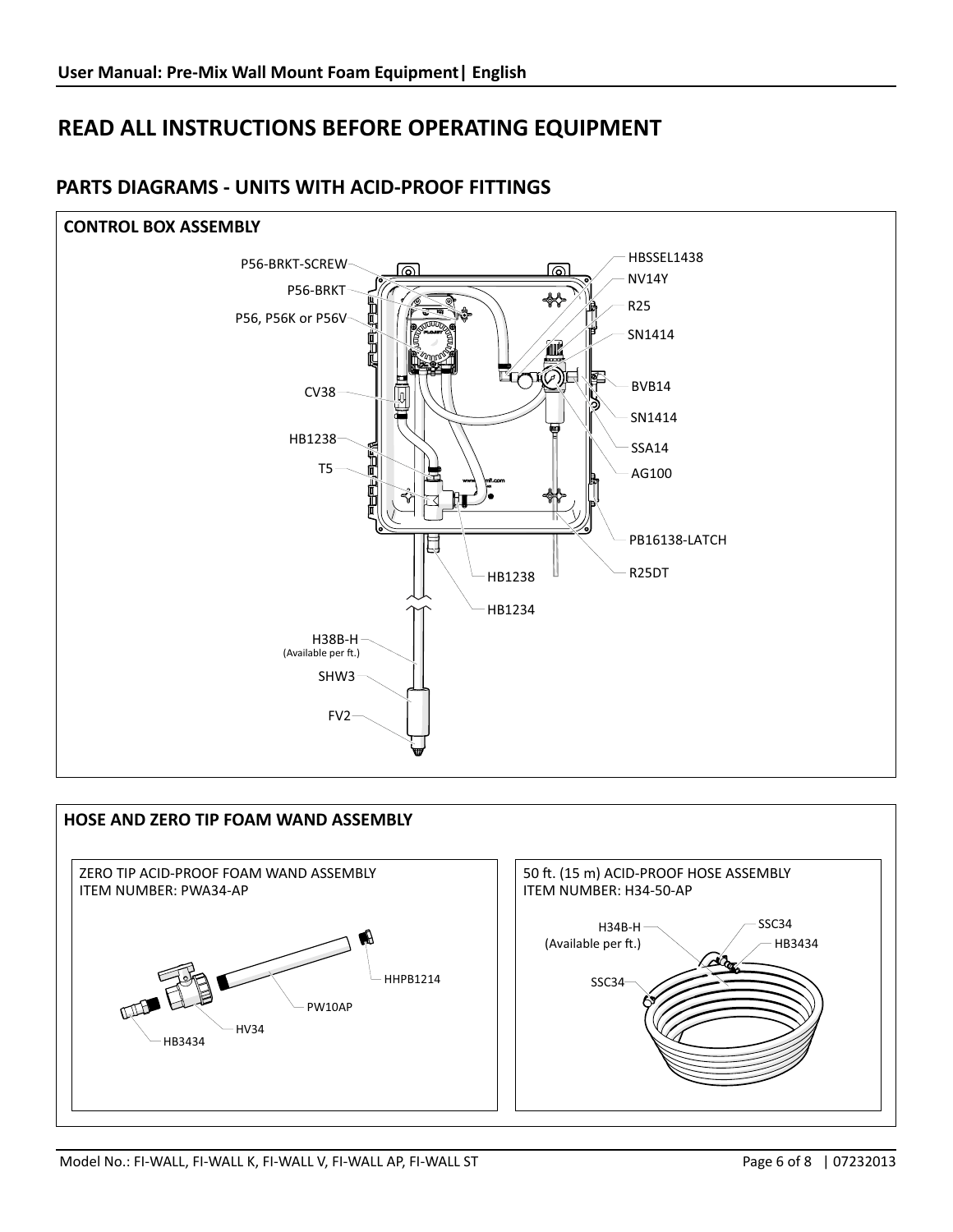## **PARTS DIAGRAMS - OPTIONAL COMPONENTS**